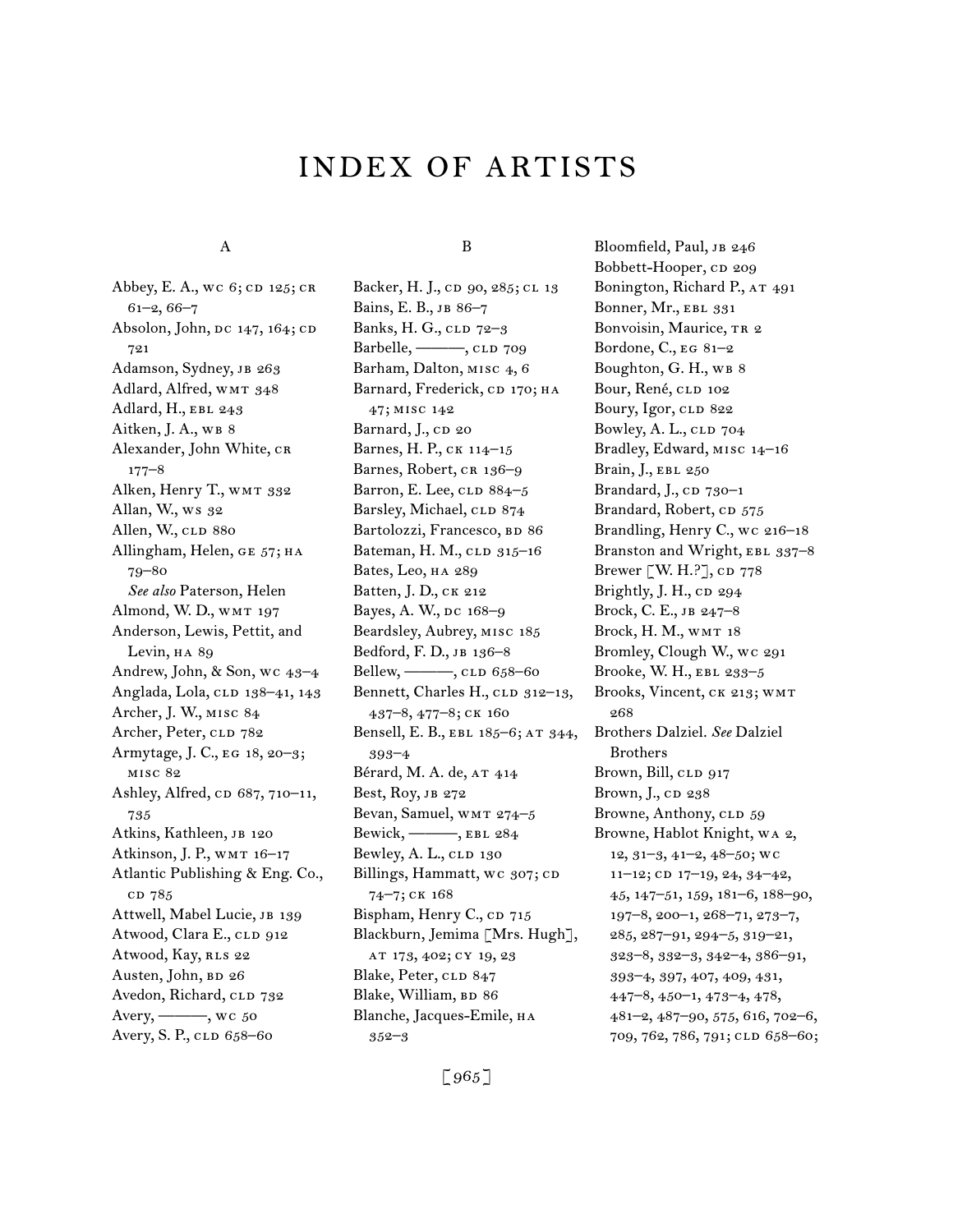Browne, Hablot Knight (*cont.*) cl 4–6, 10–11, 14–15, 17–19, 24–9, 31–2, 38–9, 41, 47, 49–50, 52, 57–9, 61–2, 66–9, 71, 73–5, 77–8, 80–1, 86–8, 91; ebl 164; gm 64, 104, 158; at 57, 59–62, 485–6; tr 6; misc 105, 127, 152 Brunton, W., misc 142 Buchel, Charles A., JB 280; HA 362 Buckner, R., WMT 291 Bufford, J. H., cp 722, 728 Burton, W. P., CD 621 Bush, Charles G., wc 154–6 Buss, Robert W., CD 386, 575; TR 17–19, 29 Butler, Mrs., WMT 16-17 Buttre, J. C., cp 817–18

### $\overline{C}$

C., E. J., cld 136  $C, H, CD, 406$ C., R., cld 877 Callot, Jacques, BD 86 Callowhill, James, CLD 961 Callowhill, Sidney, CLD 961 Cameron, H. H., wmt 284 Carmichael, Richardsons, and Taylor, eg 86 Carrick, J. M., CD 621 Carroll, Lewis, CLD 53, 170, 181–3, 197, 201, 231–3, 264, 367, 370–1, 379–81, 396, 444, 610–11, 635–8, 662, 664, 666–7, 678, 681–3, 685–6, 690–701, 745, 747–8, 755, 778–9, 794, 812, 850–2 *See also* Dodgson, Charles Lutwidge Casson, Sir Hugh, CLD 847 Cattermole, George, wa 65; co  $17-18$ ,  $24$ ,  $287-91$ ,  $294-5$ , 319–21, 342–4; ebl 250; misc 94, 132

## 966 Index of Artists

Cawse, J., wa 45 Chalon, A. E., EBL 126, 132-3, 139, 159, 333 Champney, J. Wells, DC 150 Church, Frederick S., CLD 655; cr 184 Clark, Walter Appleton, jb 119 Clarke, Joseph Clayton, CD 712 Clayton, John R., cp 738, at 485 Cobb, Ruth,  $CD$  206 Cobbledick, CLD 336 Collier, John, WMT 16-17 Collins, Charles A. cp 306-8 Collins, William, wc 139–40; at 491 Concanen, Alfred, wc 15, 169; cd 589–90; cld 914–15; cr 64–5 Cook, ———, misc 6 Cook, C., misc 5 Cook, H., ebl 126, 132–3 Cook, J., misc 6 Cooke, J. W., ebl 180 Cooper, J., DC 76, 178; HU 2-5 Cooper, J. D., ebl 298 Copeland, Charles, ck 114–15 Corbeaux, F., CD 721 Corbould, Edward Henry, wa 46; ebl 126, 129, 132–3; wmt 291 Corbould, H., ws 16, 32, at 477 Cory, F. Y., CLD 29 Cotton, William H., ha 275 Crane, Walter, WC 3; HA 409; gm 48 Cropsey, Jasper F., ck 53 Crowquill, Alfred, pseud. *See* Forrester, Alfred Henry Cruikshank, George, wa 19–21,  $23-4, 34-5, 54-5, 58-60, 63; BD$ 86; cd 271, 350–64, 368–9, 409, 428, 432–3, 435–6, 438–40, 442–3, 445–6, 495, 528, 550–2, 555–8, 565, 577–83, 598–9, 616; cld 658–60; cl 1–2; ebl 277, 279; cr 184; wmt 19–20, 77–9,

221–3, 226, 287–90, 306–9, 344; at 436; misc 4–7, 89, 125, 128, 142 Cruikshank, Robert, EBL 331; misc 155 Currier, N., Lith., CD 553 Curtis, Betse, CLD 343

#### D

D'Orsay, Alfred, EBL 73 Dalziel Brothers, DC 152, 168, 177; cld 982; ck 166–7; wmt 281 "Damdreau," EBL 99 Darley, Felix Octavius Carr, CD 21–2, 43, 154–5, 193–6, 224–5, 284, 331, 345–6, 365–6, 404, 499-500, 716; CLD 658-60; GDM 42 Daubigny, Charles F., CD 620 Davies, G. S., wmt 284 Davis, A. B., DC 150 Day, Brian, RLS 15 Day & Son, misc 46 Dean, Mallette, AT 219 Debenham, J. W., CLD 759 Delamotte, W. Alfred, wa 58–60 Dell, J. H., wc 289 Desguerrois & Co.,  $CD$  89;  $CL$ 49 Detmold, E. J., ha 370–1 Dezsö, Fáy, CLD 116 Dick, Archibald L., CD 355; EBL 116, 230 Dickes, William, ck 40–6, 220 Dielman, ——, CR 184 Dixon, Jonathan, CLD 345-6, 784–5, 979 Dobell, Clarence, DC 103 Dobson, W.T.C., cp 621 Dodgson, Charles Lutwidge, CLD 377, 674–5, 679–80, 684, 687–9, 761, 777, 789, 847 *See also* Carroll, Lewis Doré, Gustave, CR 184; MISC 142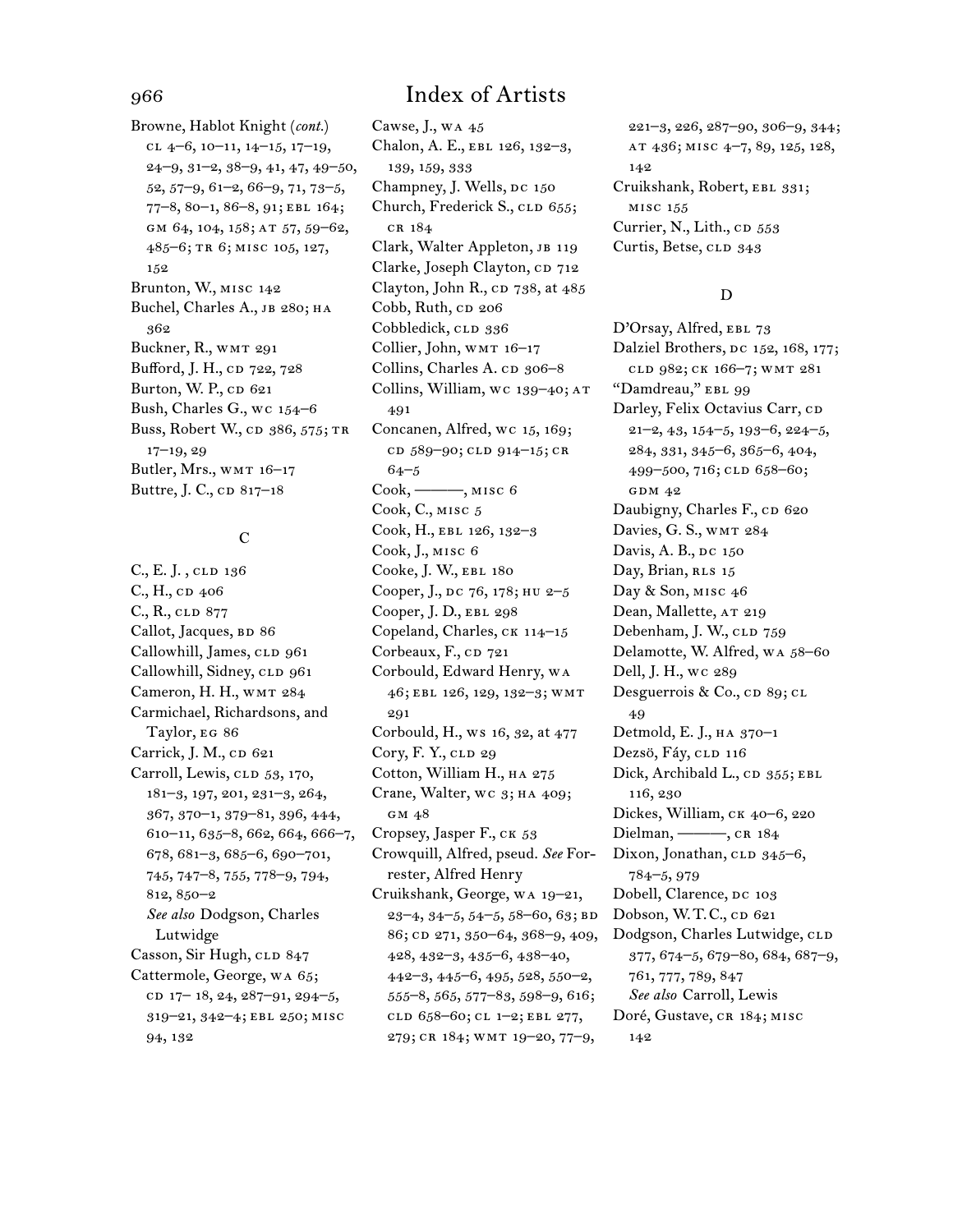Dorrington, G., cp 769 Doyle, Richard,  $CD$  26–9, 83–4, 88–90, 93, 133–4, 790; cld 658–60; hu 39–50; wmt 112–13, 166–8, 200–1, 218, 346; misc 81 Drake, W. H., misc 97 Du Maurier, George, wc 157; cd 621; cld 672; GDM 1-4, 9–16, 21, 28–9, 32–4, 37–45, 48, 59–62, 64– 8, 73, 77; eg 2, 11, cr 48–9; wmt 16–17, 107, 281, 320 Dudley, Robert, ew 15 Dulac, Edmund, JB 247 Duncan, Gregor, CLD 910 Dunn, Thomas Delgaty, JB 241, 251 Dürer, Albrecht, CLD 917 Duval, P. S., cp 108–9 Dwiggins, W. A., WMT 199

#### E

Eadon, Willis, CD 759 Easton, Malcolm, CLD 902 Edwards, Ernest, WMT 306 Edwards, Harry C., ha 170 Edwards, Mary Ellen, wc 118, 312; cd 621; cl 89; at 75, 84–8, 151, 153–7 Egan, Pierce, the Younger, CD 694, 770 Elmore, Alfred, DC 74 Elto, --------, CLD 717-23 Elton, Robert H., WMT 119 Elven, Paul Tetar van, ck 66 Emrich, Harvey, ha 1 Emrik & Binger, CLD 89 Epstein, Glen,  $CLD$  345–6 Ernst, Max, CLD 103, 383, 392-393 Evans, F. [or E.], wc 186 Eytinge, Solomon, Jr., wc 289, 307; cd 73, 114–16, 152, 178–9, 192, 236, 282, 330, 398–401, 429, 507; ck 168; cr 184, 225; wmt 147

#### F

28, 49–52; ha 107, 150–1; gm 1; Fildes, Sir Luke, wc 6, 146, 150; Faed, T., WB 8 Fawkes, Lionel G., at 402, 408–10 Fildes, Samuel Luke. *See* Fildes, Sir Luke cd 306–7, 309–13, 315–17, 717; cl 55–6; cr 167–9 Finden, Edward, CD 721, 754; ws 16, at 477 Fischer, ———, misc 132 Fitzgerald, M., WMT 16-17 Fleetwood's Illuminated Lithography, CD 737 Flint, W. Russell, jb 247–8 Flores, Ricardo, ha 146 Flower, Renée, CLD 524 Folkard, Charles, CLD 165 Forbes, Elisha, WMT 282 Ford, H. J., jb 114–17 Forestier, A., wc 38 Forrester, Alfred Henry, cD 393–4, 396, 731; cr 30; misc 54, 57 Foster, Birket. *See* Foster, Myles Birket Foster, Myles Birket, DC 109; EG 31; ebl 204; at 485 Franklin, John, wa 40-1, 74; DC 19; misc 80 Fraser, Francis Arthur, wc 157–8, 256; at 77, 142, 144–8, 150, 323–6, 329–32, 440 Fraser, Lovat, jb 133 Fredericks, ———, CR 184 Fredericks, Alfred, wc 72–4, 301–4, 307; dc 79; ck 168

Freeman, F.O., EBL 240 French, Henry,  $pc\ 61-2, 64$ ;  $CD$ 

222–3; mm 5, 32; at 418–19

Frenzeny, P., misc 97 Frere, T., WMT 59 Friston, David Henry, CD 699; CR 211; cy 41 Frølich, Lorenz, DC 76, 160; CD 621; cy 37 Frost, Arthur B.,  $CD$  14, 419;  $CLD$ 231–3, 396, 442, 444, 469–73, 551–4; wmt 39–40 Fry, W. T., ws 26 Fuller, Gardner A., ebl 240 Furniss, Harry, CD 405; CLD 135, 231–3, 382, 396, 444, 462, 501–23, 529, 607, 667; wmt 16–17

#### G

Gandy, Herbert, cy 36 Gardner, Sidney, WMT 177 Garnsey, J. H., GDM 79 Garrett, E. H., DC 150 Gaskell, E. C., eg 18, 20-2 Gee, Hugh, CLD 51 Genot, Ach., cp 72 George, U. L., jb 111 Gilbert, Charles Allan, JB 112, 267 Gilbert, F., CLD 202-4; EW 15 Gilbert, John, wa 4, 15; wc 28, 51, 104, 214, 252-6; CD 236, 317; eg 34–5; ebl 243; at 259, 485 Gilbert, Reuben S., CD 294; WMT 344 Gilbert, Sir William Schwenck, misc 58 Gillies, Margaret, cp 808 Gilmour, Thomas L., JB 69-72 Gilroy, John,  $CLD$  893–5 Godwin, James, DC 7, 40-2; EBL 40, 44, 134; at 485 Good, Frank Mason, ck 22–3 Goode, Francis, ck 19–21 Goodhue, Bertram Grosvenor, cld 714 Goodman, Arthur Jule, ha 127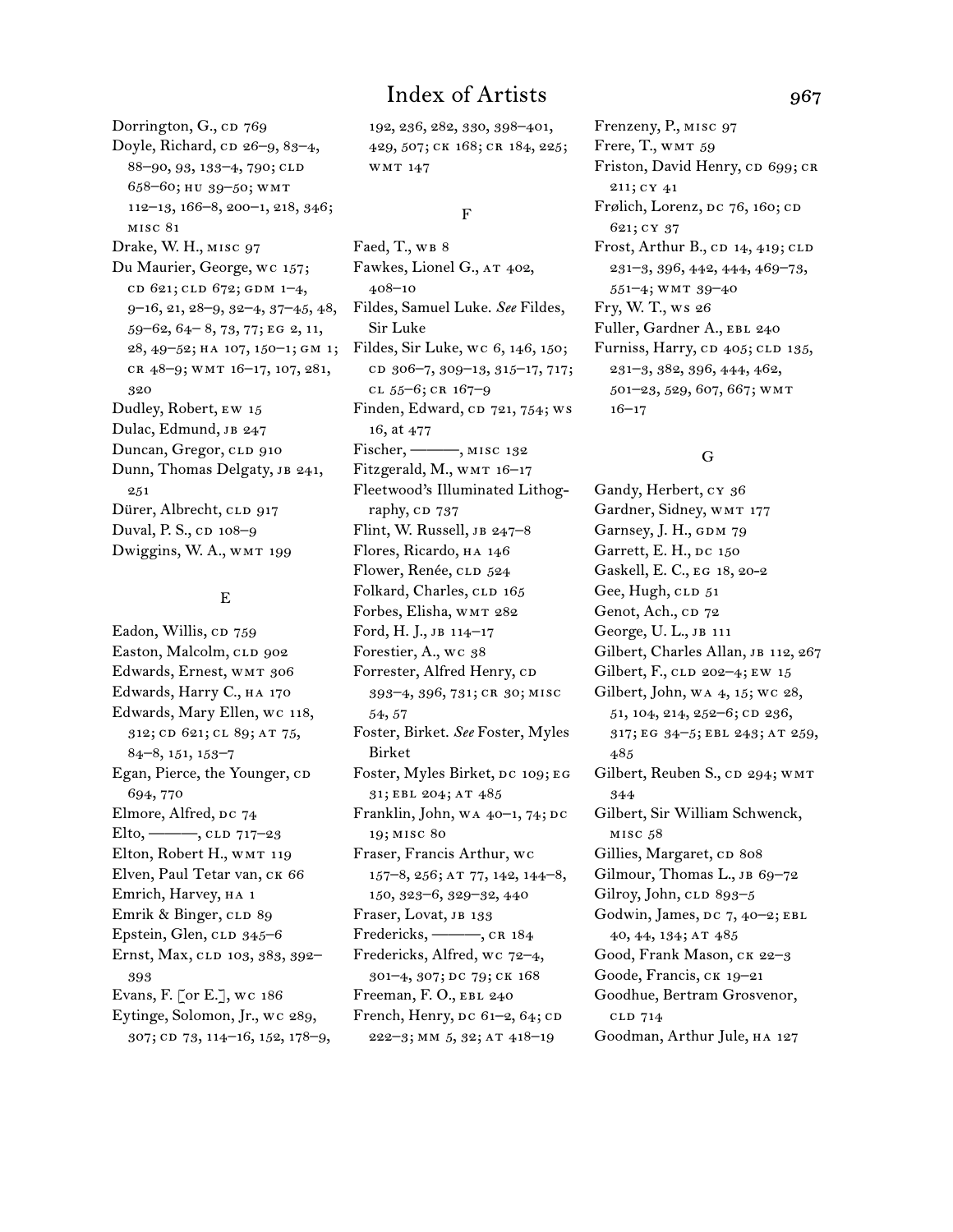Goudy, Frederic W., gm 83 Gould, F. Carruthers, CLD 891, 919–20 Gould, N.,  $CLD$  631–2 Graham, P., WB 8 Graham, Thomas, WB 8; WC 222 Grandville, J. J., CLD 836 Gray, Paul, CK 185 Greatbach, J., CD 559 Greatbatch, W., TR 9 Green, Charles, CR 167-9; AT 151, 153–6 Green, W. T., CD 19 Greenough, W. C., misc 11 Gregory, Charles, wc 291 Gribble, Vivien, ha 259 Gunn, ———, CLD 658–60 Gutmann, Bessie Pease, CLD 60 Gwilt, I. S., misc 4

#### H

H., R., cp  $745-7$ H., U. M., CLD 117 Hackstoun, W., JB 251 Hall, Sydney Prior, wc 118; DC 124–5; hu 61, 64; ebl 172–3, 175; at 151, 153–7 Halsall, W. F., CK 114-15 Hanhart, M & N,  $CLD$  940 Hann, Tom, RLS 2 Hardy, Thomas, на 76-7, 215-16, 307–11, 391 Harker, J., JB 191-3 Harris, John, JB 281 Harvey, W., EBL 337-8 Hassall, Joan, AT 76 Hatherell, William, JB 160; DC 32–3; ha 144–5 Havers, Alice, CLD 992 Haviland, Frank, JB 273 Hée, Jean, CLD 167 Hemy, C. Napier, DC 137 Hennessey, ——, CLD 658-60 Hennessy, William John, HA 397, 406; at 387; cy 5

Henning, Archibald S., WMT 332 Herbert, J., EBL 126, 129, 132-3 Herkomer, Hubert von, HA 255-7 Hervieu, Auguste, TR 7, 9, 12, 16–19, 21, 24, 28, 57 Hewes, A. B.,  $CLD$  933 Hinder, Frank, CLD 344 Hine, H. G., CLD 658-60; MISC 128 Hirschberg, C., CK 114-15 Hogarth, William, BD 86 Holbein, Hans, AT 494 Hole, W. B., RLS 10 Hole, William, jb 209, 213, 216, 230; misc 41 Holiday, Henry, CLD 231-3, 325–35, 338–9, 341, 347, 375, 382, 396, 444, 462, 469–73, 487 Holl, Frank, AT 304-8 Homunculus, pseud., WMT 304-5 Hookham, John, CLD 890 Hopkins, Arthur, wc 96–7; cr 184 Hoppin, Augustus, DC 54; CLD 658–60, 669 Houbraken, Jacob, BD 86 Houghton, A. B., wc  $3, 289$ ; DC 152–5, 168–9 House, Gordon, CLD 587 Housman, Laurence, HA 93, 168; GM 59-61, 90 Howard, ——, CLD 658-60 Howard, Justin H., EBL 242 Howell,  $\longrightarrow$ , cp  $785$ Hudson, Gwynedd M., CLD 49 Hughes, Arthur, HU 61, 64; MISC 116, 118 Hughes, Edward, wc 205–9; ebl 98; cr 156–9 Hughes, Franklin, CLD 575 Hulme, F. W., misc 80 Hunchliff, J., wc 139–40 Hunt, Holman, WMT 320 Hunter, Colin, WB 8 Huxtable, Grace, CLD 901 Hyde, J. N., EBL 240

Hyde, William, GM 90

I

Illman Brothers, ou 40 Inskipp, James, AT 491 Irvin, Rea, CLD 881 Israels, J., ge 5 Iventisky, Mikhail, CLD 162

### J

Jackman, William G., CD 565; AT 436; wmt 307–9 Jackson, A. E., CLD 111, 867 Jacobi, Kathryn, cD 255 Jacque, Charles E., CD 620 Jan, CLD 951 Janet, Gustave, misc 134 Jarrett, Dudley, CLD 42 Jeens, C. H., DC 28; CD 423; HU 27–9; cy 4 Jehne, Linton, CLD 878 Jellicoe, John, DC 179; CK 53 Jewett, William S. L., wc 154–6 Johannot, Tony, wa 58–60; wc 335 Johnson, C. E., WB 8 Johnson, Clifton, JB 214 Johnston, W. & A. K., DC 157 Jones, Harold, CLD 340 Jones, Owen, misc 81 Jones, T. H., cp 775 Justyne, Percy W., ck 14, 229

### K

Kabakcioglu, Güngöz, cLD 150 Kaiser, J. W., EBL 122 Keene, Charles, CD 621, 786; GE 16; gm 11, 40; cr 56–60, 174; wmt 56; misc 92 Kennington, Eric, ha 425 Kilburne, George G., WMT 16-17; AT 1 Kingsley, Charles, hu 33; ck 44–6, 59–60, 218 Kingsley, Maurice, CK 166-7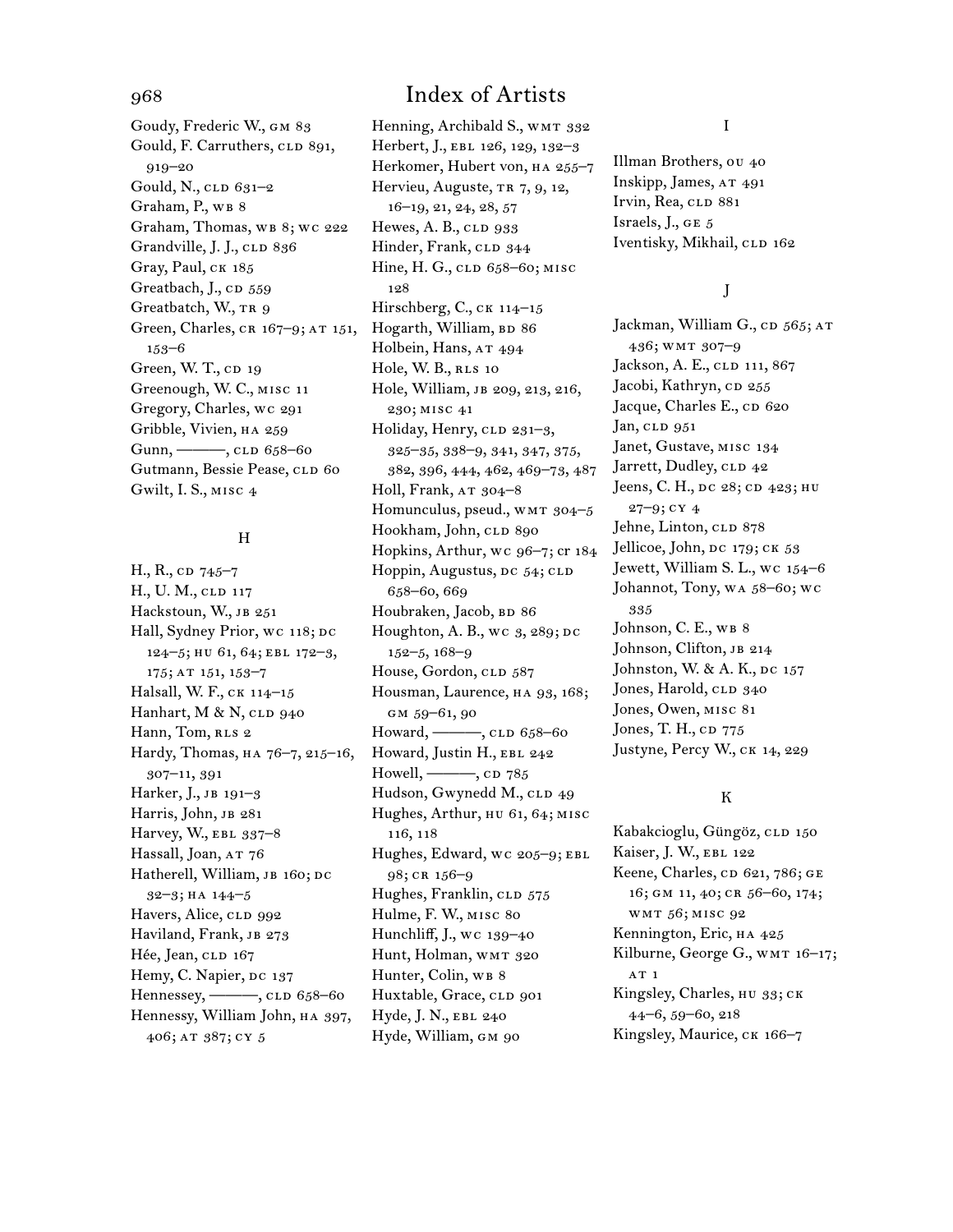Kipling, J. Lockwood, misc 97–8 Kirkall, Elisha, WMT 353-4 Kitton, Fred. G.,  $CD$  615 Kratzner, H., JB 99 Kuper, Mary, RLS 17 Kyd, pseud. *See* Clarke, Joseph Clayton

#### L

L., jb 132 Laby, Alexander, EBL 306 LaFarge, John, wc 301-4 Lamb, Lynton, HA 190-1; AT 49, 388 Lambert, George, HA 282 Lancaster, Osbert, CLD 875 Landseer, Edwin, CD 93, 133-4; at 491; misc 93 Landseer, Thomas, WMT 97-8 Lane, R. J., ebl 207, 264; misc 6 Lang, L., AT 17 Lange, Kurt, CLD 111 Last, C.C.A., ebl 244 Laurencin, Marie, CLD 45 Laurens, G. G., clp 56-7, 577-578 Lawrence  $\lceil \textit{sic} \rceil$ , S., cd  $355$ Lawrence, T., MISC 93 Lawson, Francis W., wc 118 Layard, Arthur, wc 280; CD 254 Le Fanu, Brinsley, CLD 31, 91, 93–5 Leech, John, cp 26-9, 33, 83-4, 88–91, 93–104, 108–10, 121, 123–4, 133–4, 142, 229–31, 233, 478, 730, 786, 790; CLD 658-60; wmt 19, 64, 112–13, 141–2; tr 4, 13; misc 4–7, 74, 91, 154 Leighton, Frederic, ge 106, 113–16; wmt 281 Leighton, John,  $pc$   $40-1$ ,  $168$ , 173; CD 501; EBL 151; WMT 115, 146, 191, 257, 334, 346; at 446–8, 451–4 Leonard, D. Michael, JB 206

Leslie, Charles R., CD 397; AT 491; misc 93–4 Leslie, George Dunlop, misc 139 Levering, Albert, CLD 872-3 Lewis, Robert, CK 168 Lightfoot, P., misc 125 Linton, W. J., WMT 281 Lizars, W. H., ws 32–5 Löffler, Ludwig, CD 227 Lossing and Barritt,  $CD$  40–1 Lover, Samuel, misc 107 Lubin, Leonard B., CLD 526 Lucas, Horatio J., Dc 89 Lumley, Arthur, wc  $7-8$ ,  $301-4$ Lunzer, Alois, CLD 961 Lyford, Philip, CLD 741

#### M

M., F. S., CLD 961 M., H.C.P., dc 32–3 M., H. G., br 4 M., J. P., CLD 151 M., S., cp 160 M., W. M., gm 27 M'Connell, William, CLD 416-17, 488–90, 658–60 Macbeth-Raeburn, H., ha 140–2, 305–6 Macdonald, A. K., CLD 403 Mackay, W. D., jb 241 Maclise, Daniel, cp 26-9, 33, 83–4, 88–90, 93, 133–4, 143, 423, 790; bd 73; ebl 126, 129, 132–3, 194–9, 206, 277, 279; misc 95 Macquoid, Percy, CR 61-2, 66-7 MacWhirter, J., WB 8 Maddox, W.,  $CD$   $754$ Maguire, Bertha, DC 30-1 Maguire, H. C., cp 686 Marcel, Adrien, JB 215 Marr, ———, EBL 284 Marryat, Frank, misc 122 Mars, pseud. *See* Bonvoisin, Maurice

Marshall, Leonard, wmt 284 Martin, Annie-Claude, CLD 349 Martin, John, at 491, MISC 93 Martin & Corbould, CD 773 Marvy, Louis, WMT 317 Mason, Frank H., CLD 916 May, Phil, JB 268 Mayall, ———, ebl 243 Mazzanti, Enrico, ou 11 McConnell, W., CLD 312-13 McCormick, Nancy, RLS 18 McLenan, John, wc 182–3, 185, 250-1; CD 209, 491; CLD 658–60; ebl 242 McManus, Blanche, CLD 27 Meadows, Kenny, CD 754; CLD 658–60, ebl 126, 129, 132–3, 277, 279; wmt 298–302; misc 90 Measom, George, hu 102–3 Mechel, Christian de, AT 494 Melville, Lewis, pseud. *See* Benjamin, Lewis S. Mensing and Last, CL 13 Mercier, G., JB 13 Merrill, Frank T., wc 243; wmt 148– 9 Meyer, J. F., & Co., cp 143 Mieling, C. W., EBL 159 Millais, John Everett, wb 8; wc 151, 184, 186, 312; DC 85, 172; cd 786; GM 22, 54, 76; WMT 281, 346; at 132–5, 199–200, 289–303, 345–8, 438, 440 Millais, W. H., CD 621 Mistratov, L., CLD 175 Mitchell, William, JB 21-2 Moran, Thomas, CR 184 Morgan, W. J., wc 41 Morghen, Raphael, BD 86 Morrah, Dave, CLD 918 Morrison, Sean, CLD 525 Morten, T., CD 621 Morton, Edward, WMT 85 Moser, Barry, CLD 56-7, 343, 577–8, 767, 790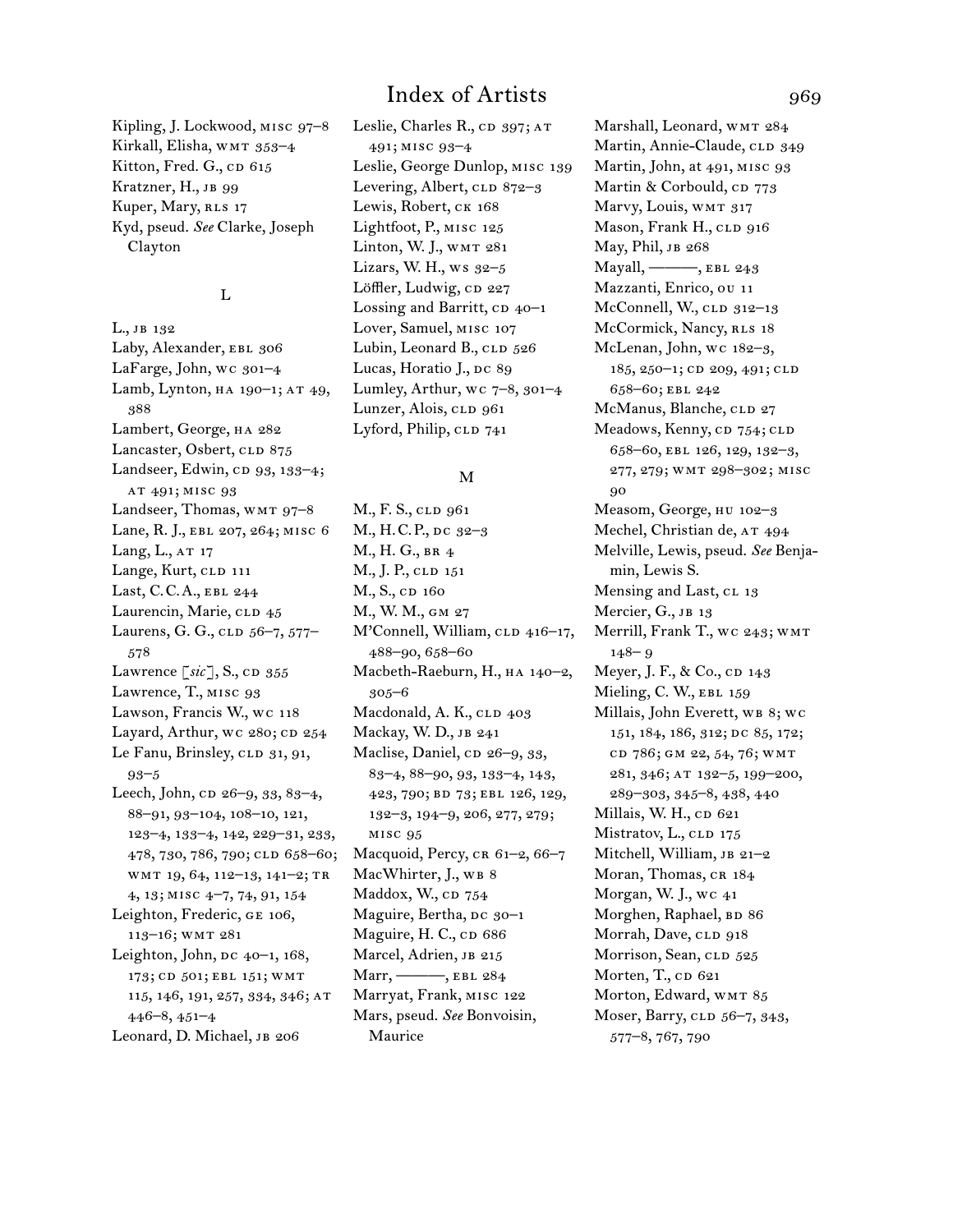Mourot, M., EBL 271 Mulready, William, AT 491 Murray, Charles Oliver, cy 37

#### N

Nash, Joseph, CR 61-2, 65-7, 100–2 Nash, Paul, ha 22 Nast, Thomas, cp 403, 419 Newell, Peter, CLD 28, 162, 351, 572–3 Newman, William, WMT 332 Nicholson, William, ha 233–4 Nicol, John Watson, JB 101, 106–7, 111 North, J. W., DC 172

#### O

Oakley, Thornton, ck 146 Odle, Alan, HA 118 Onwhyn, Thomas,  $CD$  757–8; TR 17–19 Orchardson, W. O., WB 8 Orr, J. W., cp 151 Orr, N., Co., DC 86 Ovenden, Graham, CLD 587

#### P

Paget, Sidney, MISC 51-3 Pailthorpe, Frederick W., CD 300, 352, 475, 596 Palette, Peter, pseud. *See* Onwhyn, Thomas Palmer, Samuel, CD 410–13, 621 Pares, Bip, JB 246 Parker, John, CLD 917 Parkinson, William, JB 187-9, 258, 261 Parry, John Orlando, CD 478 Parsons, Alfred, ha 89, 102–5 Partridge, Bernard, JB 183-4 Partridge, Brian, CLD 528, 984

## 970 Index of Artists

Paterson, Helen, DC 3-4; HA 79–80; cr 169 *See also* Allingham, Helen Paton, Frederick Noel, Dc 82, 135–6 Paton, J. Noel, DC 28, 97; CK 138–9; wmt 281 Patten, Leonard, HA 361 Payne, Arthur,  $pc$  30–1 Payne, Harry, DC 30-1 Peake, Mervyn, CLD 337 Peirce, H. Winthrop, CK 114-15 Penguilly, Octave, CD 620 Penstone, I. Jewell, EBL 139, 333 Perrichon, J.-L., GM 49 Pettie, John, JB 230; WB 8; MISC 41 Phillips, Watts, WMT 352 Phiz, pseud. *See* Browne, Hablot Knight Pickering, F., EBL 180 Pickersgill, Frederick R., DC 74 Pinwell, George J.,  $pc$  168–9;  $cp$ 506; AT 240 Plockhorst, B.,  $pc$  122–3 Pocock, Noel, CLD 916 Pollock,  $B_{n}$ ,  $CD$  755 Poole, James, TR 38 Poole, W., AT 494 Potter, Laura, CLD 396 Powell, F., WB 8 Prachatická, Markéta, CLD 161 Prendergast, M. B., JB 131 Price, Norman, GM 109 Procktor, Patrick, CLD 847 Pyle, Howard, wmt 39–40, 129

### Q

Quartley, J., ck 19–21 Quizfizzz, pseud. *See* Meadows, Kenny

#### R

R., G., CLD 940 Rackham, Arthur, jb 119, 140–1,

247–8, 276–7; cld 33–4, 76, 92, 112, 123 Rae, John, CLD 927 Raeburn, ———, ws 26 Rafael, ———, EBL 69 Ralston, J. McL., DC 72-3, 87-8 Ralston, William, AT 71-2, 373 Ransome, J. Stafford, CLD 907–8 Rayher, Edward, CLD 928 Read, ——, EBL 349 Redington, J., CD 755 Reid, G. Ogilvy, JB 241 Reid, George, JB 245 Reinhardt, Karl, cp 213 Reinhart, Charles Stanley, wc 30, 205–9, 238; ge 27; ha 17, 89, 102–5, 220–2 Rejlander, Oscar G., CLD 826 Rennefeld, J. H., ge 5 Retzsch, Moritz, EBL 298 Reynolds, H., CD 202 Richards, Anna Matlack, CLD 931 Richardson & Cox, WMT 168 Richmond, G., eg 18, 20–3 Rimbault, J. H., wa 7 Ritchie, Anne Isabella Thackeray, Lady, WMT 326 Ritchie, G.W.H., jb 113 Ritchie, S. W., jb 111 Rivière, Briton, DC 71, 177 Roberts, David, EBL 194-9 Robinson, Charles, CLD 35 Robinson, Gordon, CLD 703 Robinson, H., ebl 207, 264 Robinson, T. H.,  $CLD$   $81-5$ Robinson, W. Heath, JB 248 Rochussen, C., ge 140 Rogers, W. Harry, misc 84 Roller, J. H., gm 153 Ross, Gordon, cp 212 Roth, F. W., CLD 110 Rothenstein, Albert, JB 273 Rothenstein, William, ha 93, 334 Rountree, Harry, CLD 156-7 Runeberg, Nino, CLD 146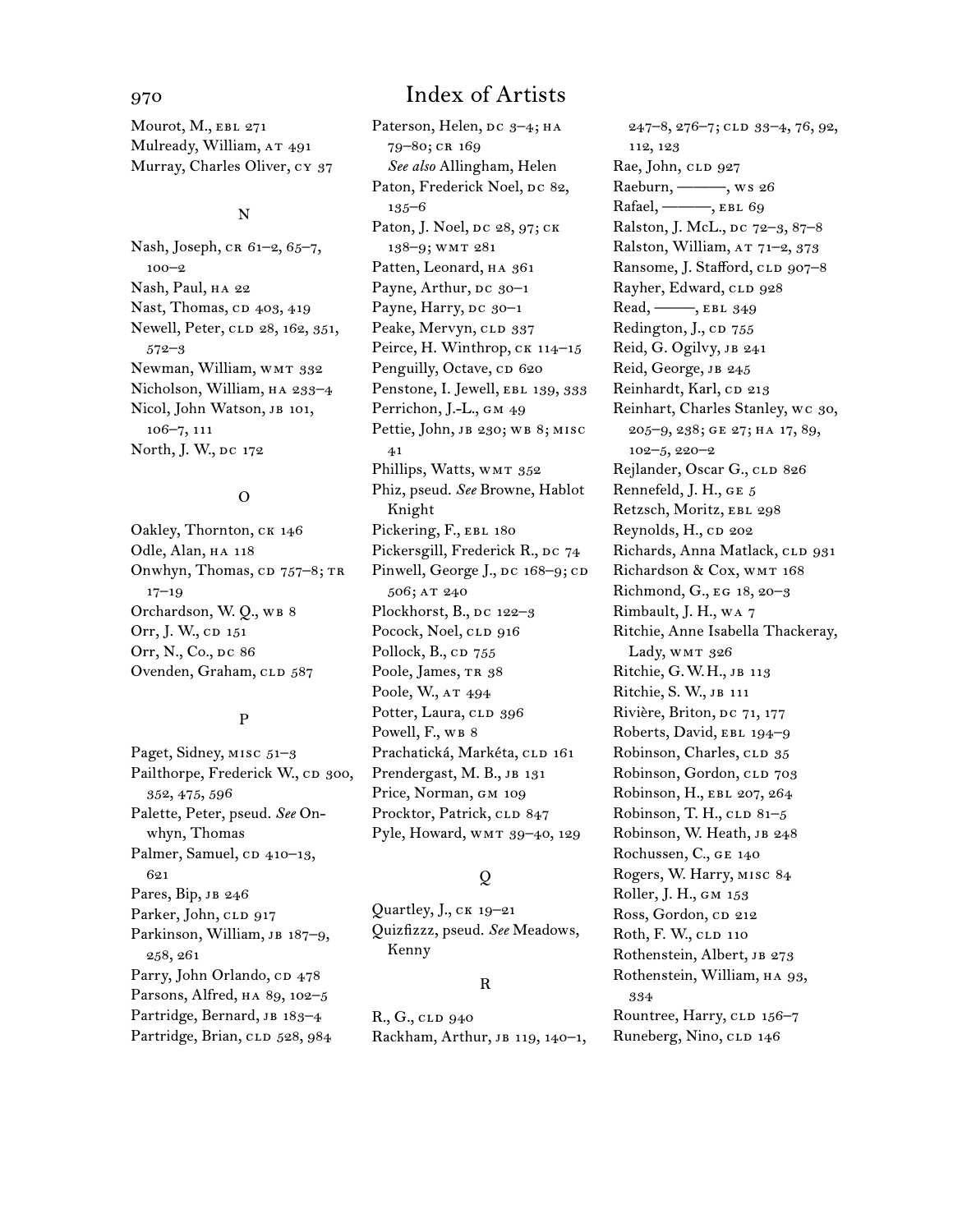Rutherston, Albert, ha 330–1 Ruzicka, Rudolph, HA 353

S., E., at 23–7 S., G., misc 1 S., S. B., ck 218 S., W. P., CLD 645 Sacker, A., AT 73 Saddler, John, DC 18, 85, 109 Sala, George A., WMT 281 Sandys, Frederick, DC 18, 172; wmt 281 Sargent, F., DC 30-1 Sartain, John, eg 26 Say, F., EBL 116, 230 Scattergood, David, CD 180 Scharf, George, EBL 352 Schell, F. B., ge 104 Schlobach [?], H., wc 219 Scott, Thomas, EBL 298 Severn, Joseph, misc 82 Sewell, Byron, CLD 339 Seymour, ———, CD 497 Seymour, George L., wc 291 Seymour, Robert, cp 386–91, 393–4, 407, 409, 575, 819 Shaw, J. Byam, JB 247 Sheeres, C. W., wc 244 Shepard, Ernest H., JB 52-3, 248 Sheppard, William L., wc 273; cd 165 Sheringham, George, JB 254 Shute, E. L., CLD 673 Sibree, Mary, CLD 715-16 Sibson, J.,  $CD$  294–5 Sibson, Thomas, cp 290 Simpson, Joseph, gm 83 Sinclair, T., cp 88 Sluyter, D. J., ck 66 Small, William, jb 245; wc 118, 131, 133–5; mm 38; cr 68, 70–1, 73–4, 215; at 151, 153–6, 244 Smedley, W. T., WB 2 Smirke, R., ws 26

## Index of Artists 971

Smith, G. Barnett, WMT 284 Smith, H. W., WMT 62-3 Smith, Jessie Willcox, CD 767 Smith, John, BD 86 Snell, Carroll C., CLD 903 Sowerby, G. B., ck 44–6, 218 Sowerby, Millicent, CLD 32 St. John Harper, W., ge 104; ck 114– 15 Stacey, W. S., cy 13 Stanfield, Clarkson, CD 11-12, 26–9, 83–4, 88–90, 93, 133–4, 229–31, 233, 790, at 491; misc 93, 95, 123 Stannard & Dixon, CD 743 Stanton, G. Clark, EBL 98 Steadman, Ralph, CLD 54, 576, 792, 847 Stephanoff, F. P., EBL 126, 129, 132–3 Stephens, Henry L., CD 664; EBL 242; cr 78–80 Stevenson, W. Grant, JB 245 Stocks, L., EBL 250; TR 38 Stokes, Adrian, cy 12 Stone, Frank, cp 93, 229-31, 280-1, 773; ebl 277, 279; at 491 Stone, Marcus, cp 82, 211, 373–81, 383; cl 76; at 158–69, 365, 440 Stone, Reynolds, HA 24 Strang, William, HA 381 Stretch, Matt, CR 61-2, 155 Sulman, T., EBL 98 Swain, Joseph, WMT 281 Sykes, Charles R.,  $CLD$  944–5 Symons, William C., wc 244

#### T

Taback, Simms, CLD 354 Tarrant, Margaret W., CLD 40 Taylor, W. L., ge 104 Taylor, E., AT 57, 59-62 Taylor, F. Walter, ha 228 Taylor, W. L., ck 114–15

Teel, George A., ck 114–15 Tell, W., CLD 946-8 Tenniel, Sir John, cp 93, 229-31, 621, 786; cld 8–26, 30, 36–9, 41, 43, 46–8, 50–1, 55, 60-2, 74, 78, 81–90, 96–101, 104–8, 113, 115, 118–22, 125, 127, 129, 133–4, 142, 144–9, 152–5, 158–60, 163–4, 168–9, 171–4, 176–80, 231–4, 324, 373–6, 382, 384, 396, 419–22, 444, 462, 487, 562–71, 574, 579, 587, 591, 593–5, 625, 655, 710–13, 725–6, 745–6, 752, 773, 837, 842–3, 849, 866, 876–7, 882, 887, 889, 900, 914–15, 917, 921–2, 939, 967, 981–2; gm 148; cr 184; misc 7

Thackeray, William Makepeace, cD 583; WMT 7-8, 10, 14, 16–17, 19, 24–6, 29, 31–2, 37–8, 41–2, 46–7, 50, 53, 56–60, 62–3, 80–1, 83–5, 97–8, 100–1, 103–4, 108–13, 118–19, 122–3, 126–9, 131, 136–7, 140, 143–5, 152, 160–2, 164, 171–2, 178, 180–1, 184, 188–90, 199, 202–7, 209–11, 214–15, 224–5, 232–5, 241–8, 250–1, 254–6, 258–9, 265, 269–72, 278, 281, 283–6, 294–7, 312, 314, 320, 325–6, 334–6, 356 Theaker, Harry, CLD 579 Thomas, George H., wc 16, 18–20; CD 621; AT 211–17, 440 Thompson, Alfred, CR 232 Thompson, C. Thurston, misc 84 Thompson, Elizabeth, WMT 16-17 Thompson,  $J_{\cdot}$ ,  $CD$  397 Thomson, E. Gertrude, CLD 233, 419–22, 490, 557, 921–2 Thomson, Gordon, cp 14 Thomson, Hugh, jb 1–2, 148–9 ge 124; eg 7–8; wmt 102 Thorne, Jenny, CLD 865 Thurston, John, AT 471; MISC 133

S